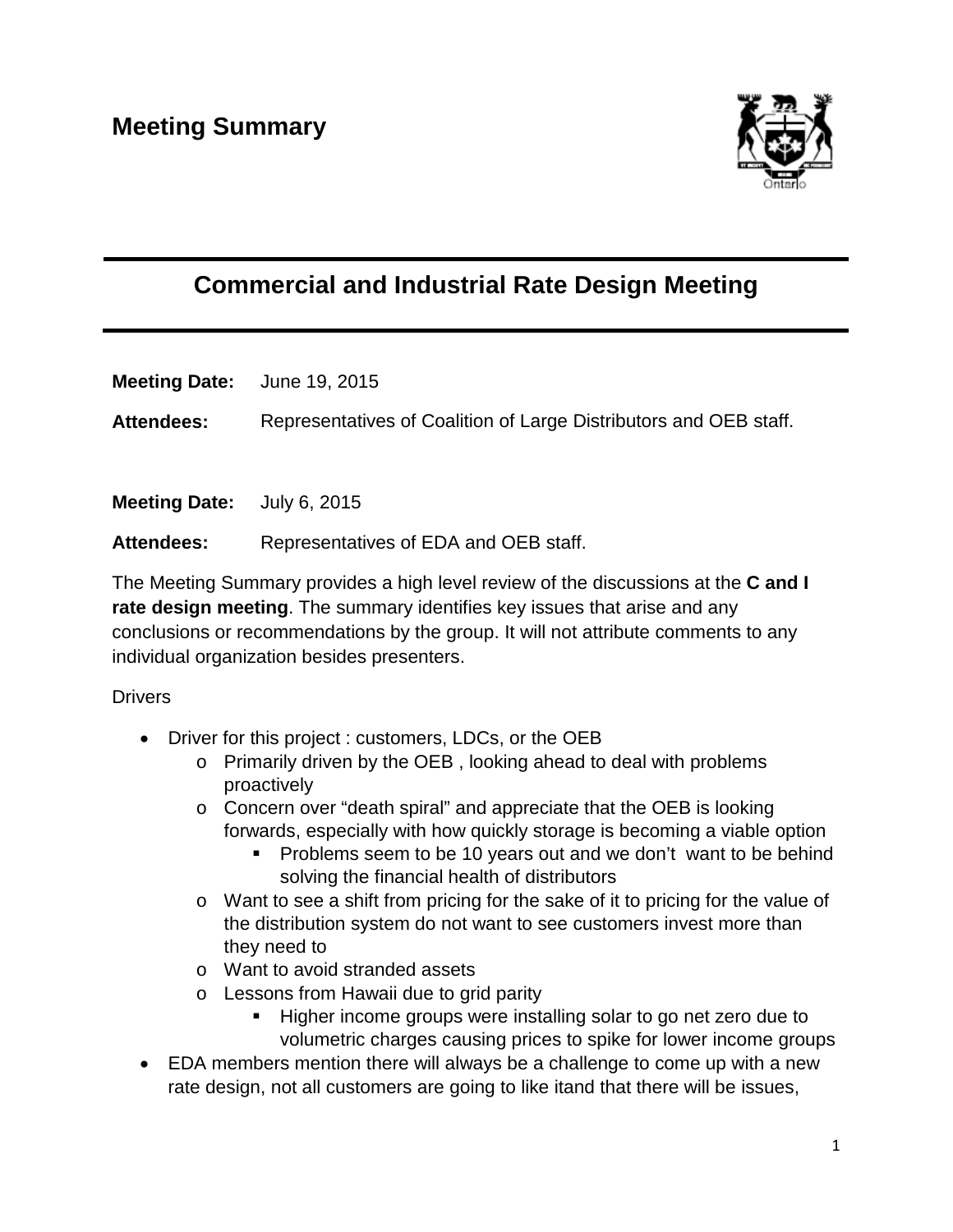however status quo is no longer feasible -- need to move forward with option that will meet the most objectives but may not satisfy the public opinion

- o Don't typically have system constraints right now, these new price signals may require additional capacity if we don't send the right price signal
- What is the % of distribution revenue that is fixed and variable that is due to GS and industrial customers?
- Charging stations for EVs being considered as they are essentially reselling energy may be a separate rate class or not
	- o if individuals want to set up a station they can come to the distributor
	- o Concern over lack of regulation over charging stations (e.g.,Apartments can charge different rates for their charging stations but not be clear as to why that is the case)

Rate classifications

- Concern over rate stability of GS>50 class due to the group being fairly large and the range of customers contained within that group – should consider creating distinct groups and assessing them separately
	- o Concern over being able to do Rate Design with a long term view and not effect cost allocation
	- o Commercial customers currently have capacity (demand) rates but not with a time element
- Industrial customers see GA as an issue large customers already have instability in rates due to GA component
	- o There should be a suite of options for large customers, it can't just be one for all.
- Group discussed potential rate structures for GS classes concern whether customers are sophisticated enough to work within these models and whether or not these models are too reminiscent of bill models in other industries
	- o Dependent on the provincial system peak or a specific distributors peak
	- o Would geographic/locational pricing make sense?
		- **If** locational on a different feeder or where they are in terms of it being disparate
- Some distributors do not have intermediate classes, OEB should consider this in its plan, specifically what the rate design is going to look like for this class and whether it will be uniform
- See value in capacity as logical next step from TOU rates, however this may upset RPP customers
- Stand-by rate: The intention is to replace the current stand-by rates with a more sophisticated rate design
	- o Make sure to not manage two peaks based on commodity and distribution side.
- EDA members stress that each rate class will most likely require a separate Rate Design due to how heterogeneous the classes are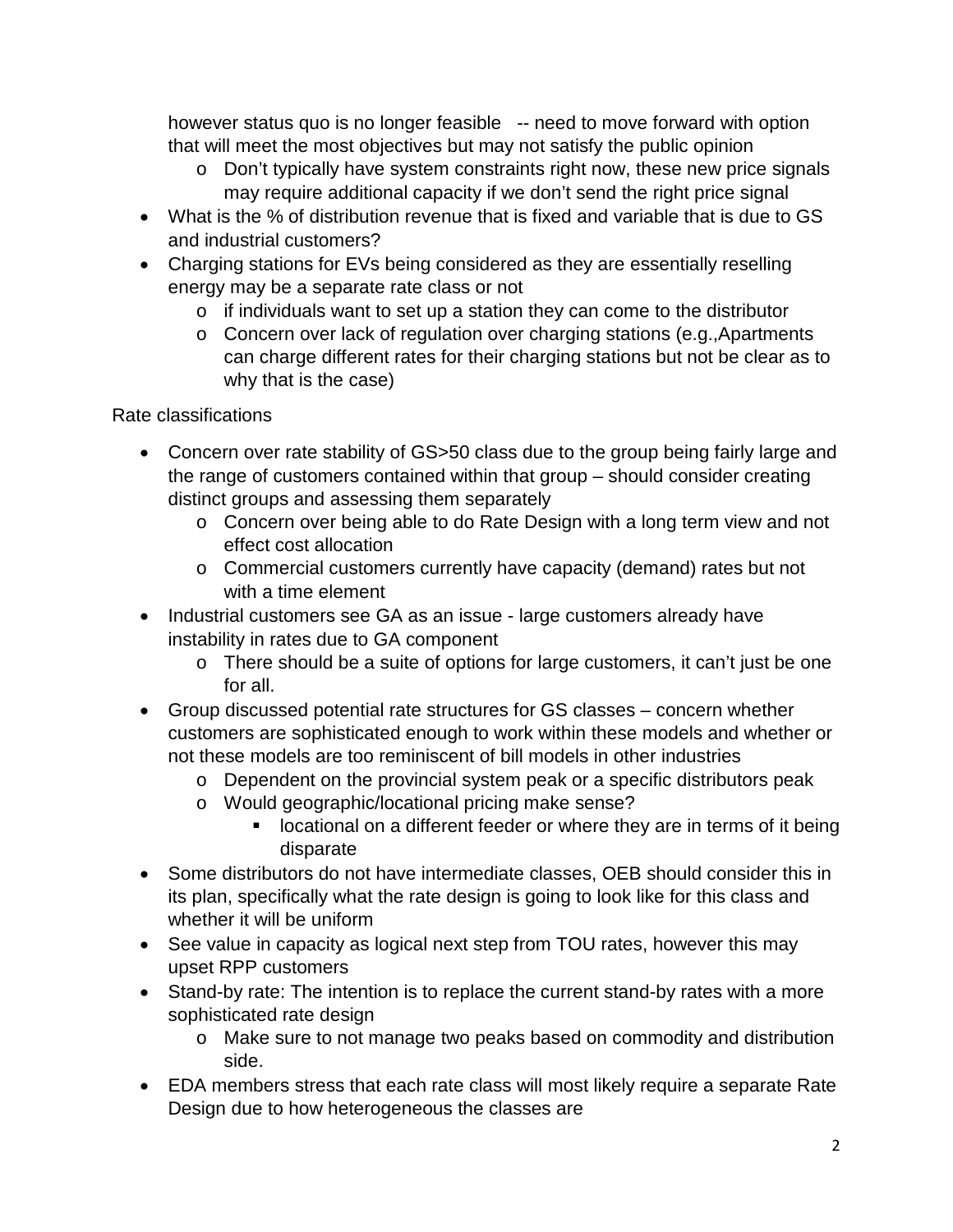- $\circ$  EDA members state there are companies that will provide UPS service for companies that are critical, (e.g., Car companies suffer a momentary blip during a car painting cycle will have to redo their whole process)
- o EDA members state that reliability and GA are primary issues for GS customers
- o Staff emphasizes that GS<50 was removed from first part of Rate Design due to 'boundary' issue
- EDA members express that GS customers are concerned about rate AND reliability, customers see reliability as an important factor
	- o Staff asks whether EDA members get the impression that GS customers want a certain level of reliability or are willing to choose a certain level of reliability
		- **EDA members confirm that GS customers would pay more if they** could get an assurance that there are no momentary interruptions
		- **EDA** members also state they can can never guarantee that there will be no outages, however isolation points can be added to reduce the probability of a momentary outage happening
- Is anyone hearing interest in distribution off peak prices from the GS customers Staff asks if GS customers could recognize savings
	- o Some have not asked
- Concern over fixed rates and how customers may be driven out of business, EDA member stress they need flexibility in what they do in order to meet customer needs

Transition and mitigation

- EDA members ask whether a transition process will be constructed for GS customers that will be similar to Residential customers, OEB staff confirm this will be the case
- EDA members stress that in order to transition more effectively LDC specific implementation issues must be dealt with early on and the changes must be communicated clearly to customers
- Question on whether GS rate design project will be rolled out similar to Residential Rate design or if it will be part of a COS application—OEB staff mentions that it would be dependent on the size of the impacts to GS customers
	- o Depends on size of impacts—lots of pressure on residential to get it out there
- Discussions with business groups have not occurred yet due to cost eligibility
- Need to be aware of transitional phase for this project potentially a long education piece to help large customers understand why a new rate design is needed
	- o Customer engagement and having customers being on board was also stressed